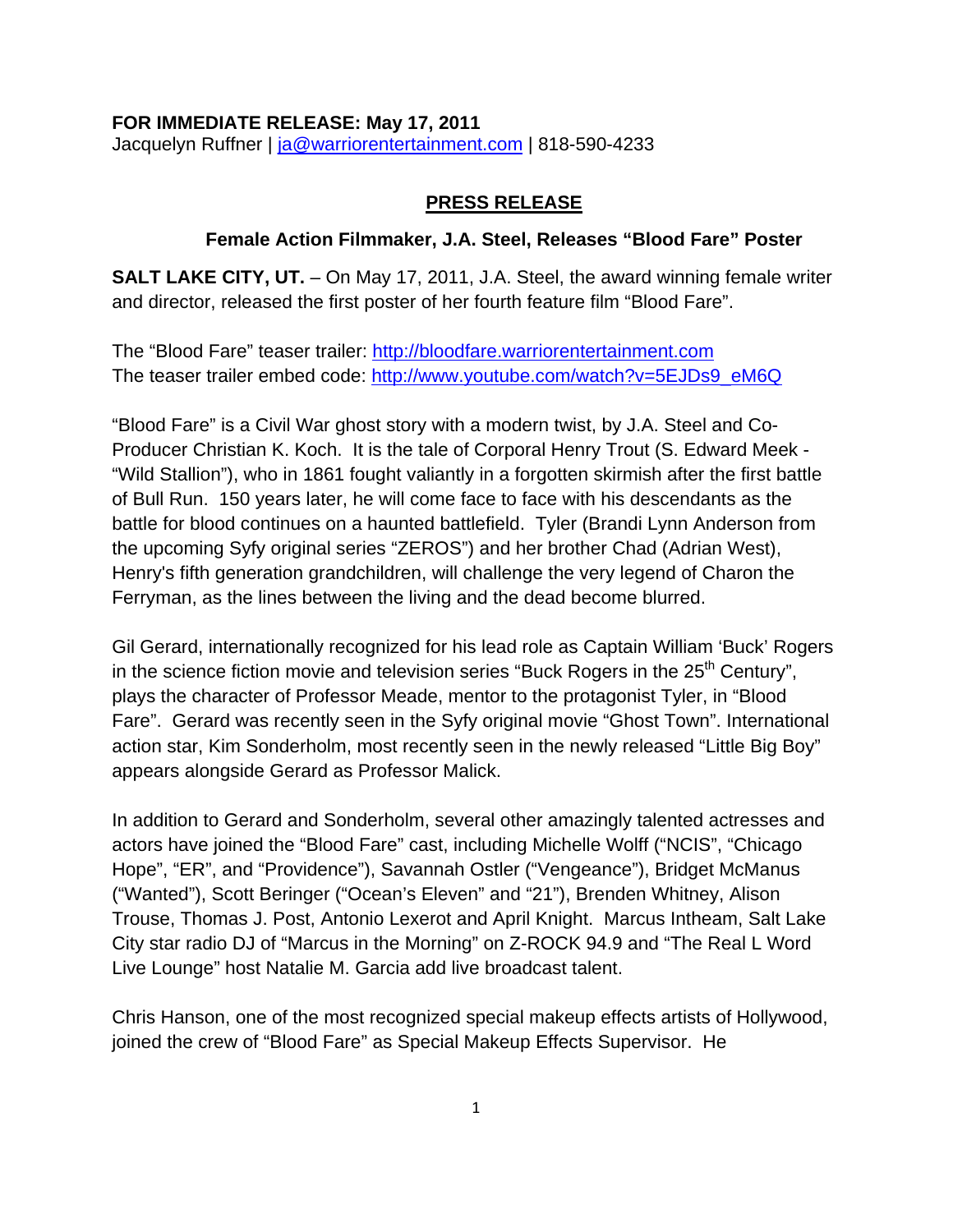demonstrated his unique creativity in "Hellboy", "Underworld", "Men in Black", "Men in Black 2", "The Green Mile", "The X-Files", "The Faculty", "Spawn" and many other productions.

Steel is currently in negotiations with composer Dave Volpe, who most recently finished a year-long mentorship with film composer and personal hero Thomas Newman ("Finding Nemo," "The Green Mile") while being enrolled in the scoring for Motion Pictures and Television Program at USC. Steel rounds out her crew with Director of Photography Michael B. Call ("127 Hours"), Co-Producer Christian M. Koch who has worked with Steel on her first 3 films and Executive Producer Jessica M. Bair.

 "Blood Fare" is a green, sustainable film production, and Eco/Sustainable Production Executive Micheline Birkhead was on set to ensure the project meets green certification requirements.

Fans can become part of the crew "Blood Fare" getting their name in the credits for a simple donation of \$25 US. Interested parties can contact Steel directly at [ja@warriorentertainment.com.](mailto:ja@warriorentertainment.com) Additional levels to become involved in the project are listed at IndieGoGo [\(http://www.indiegogo.com/BLOODFARE\)](http://www.indiegogo.com/BLOODFARE).

## **About J.A. Steel**:

Steel is a director, producer, actor, videographer, editor, fight choreographer and stunt person, in addition to writer and composer ... and even a distributor ... a unique woman in Hollywood.

"Blood Fare" is Steel's fourth feature film. Her action horror shocker "Denizen", her action supernatural thriller "Salvation", and her action feature "The Third Society" reflect in many ways Steel's real life hobbies of Muay Thai kickboxing, cave diving, motorcycle riding, firearms and edged weapons. All three movies are available on Amazon.com.

Steel lives in Salt Lake City, Utah, preferring the peace of the mountains for her screen writing.

### **About Tunis Productions, Inc.**

A sister company of Warrior Entertainment, Inc., Tunis Productions is bringing A List action to independent film on a micro budget. [http://www.warriorentertainment.com](http://www.warriorentertainment.com/)